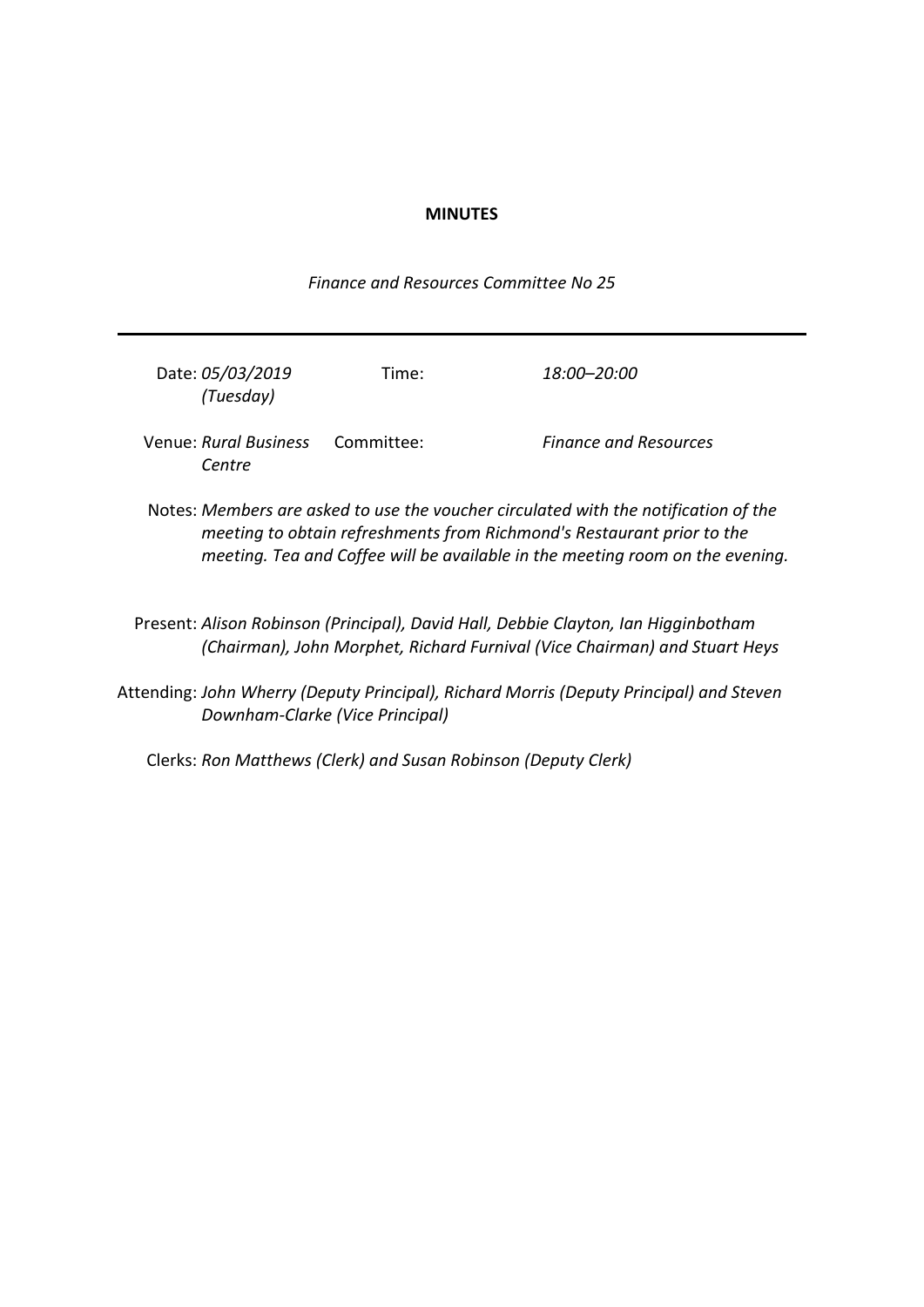# *Public* Minutes

Item number: Item description:

#### **01.00** *Attendance of College Management Staff*

*Decision*

Section 8.2 of the current Constitution and Terms of Reference for the Finance & Resources Committee states:

College management and / or consultants may attend meetings by invitation in an advisory capacity.

# **Resolved:**

# **That College Management Staff attend the meeting.**

#### **02.00** *Apologies for Absence*

*Record*

David Hall had sent apologies for absence but had been able to attend part of the meeting. He left after item 7.19 Myerscough Ventures Report.

#### **03.00** *Public Minutes of Previous Meeting*

*Decision*

The public minutes of the Finance & Resources Committee meeting number 24 held on 4 December 2019 were signed and agreed as a true and correct record.

#### **04.00** *Declarations of Interest*

*Record*

There were no declarations of interests made in respect of items on the public agenda.

#### **05.00** *Strategic Plan Progress Report*

*Decision*

The Committee gave consideration to the Strategic Plan Progress Report for the Finance and Resources Committee.

Performance was matched against key performance indicators below headline strategy statements.

# **We will continue to build and enhance our brand and reputation for excellence within the land-based and sports sectors.**

Further Education had recruited to number and income targets. Higher Education had fallen below number targets and would fall short of income targets, though recruitment to year 1 programmes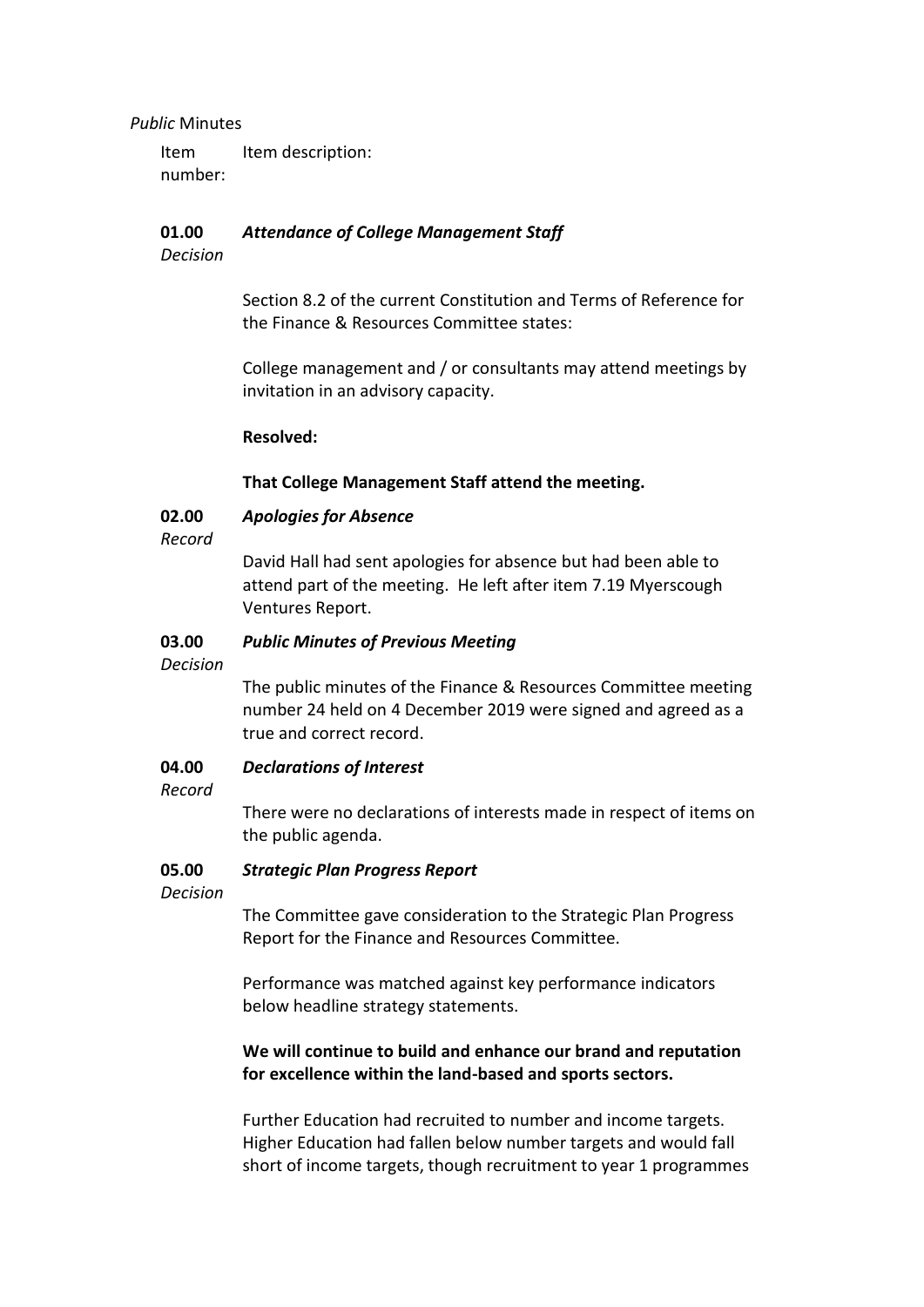was up on the previous year.

The adult classroom based activity was currently under budget but uptake was expected to increase.

Apprenticeship recruitment had levelled and it was expected the area would fall short of income targets. Corporation noted the nature of delivery for rail learners indicated favourable income for year three. The apprenticeship area had significant growth in the preceding years at a time of national decline.

### **We will provide an outstanding teaching and learning experience.**

Responses to student surveys were positive, staff sickness absence was within agreed parameters as was capital plan activity.

### **We will deliver great value for money**

Financial Health was ''Good'' and the balance sheet was strong. The contributions from the Farm and Ventures were down on predictions as was turnover and surplus before interest with a deficit after interest listed at £12k. The contribution from education was above target.

In their discussions members referred to the financial briefing session held on 28 February 2019 which included matters of strategy, and short and medium term activity.

Application process Apprenticeships - new templates had been produced and were in use.

Guided Learning Hours **-** Efficiencies in delivery and the course offer were built into the curriculum planning process. Savings had been generated for the forthcoming 2 years following the period course review 15 months ago.

The DP Finance & Corporate Services would look at published targets in view of the reduction in predicted outturn.

The budget process for the upcoming year starts with manager meetings from mid March.

Management were looking at the College course offer in new and imaginative ways building in a commercial view point to promote and repackage with a technical slant.

## **Resolved:**

**That the Strategic Plan Progress Report be received**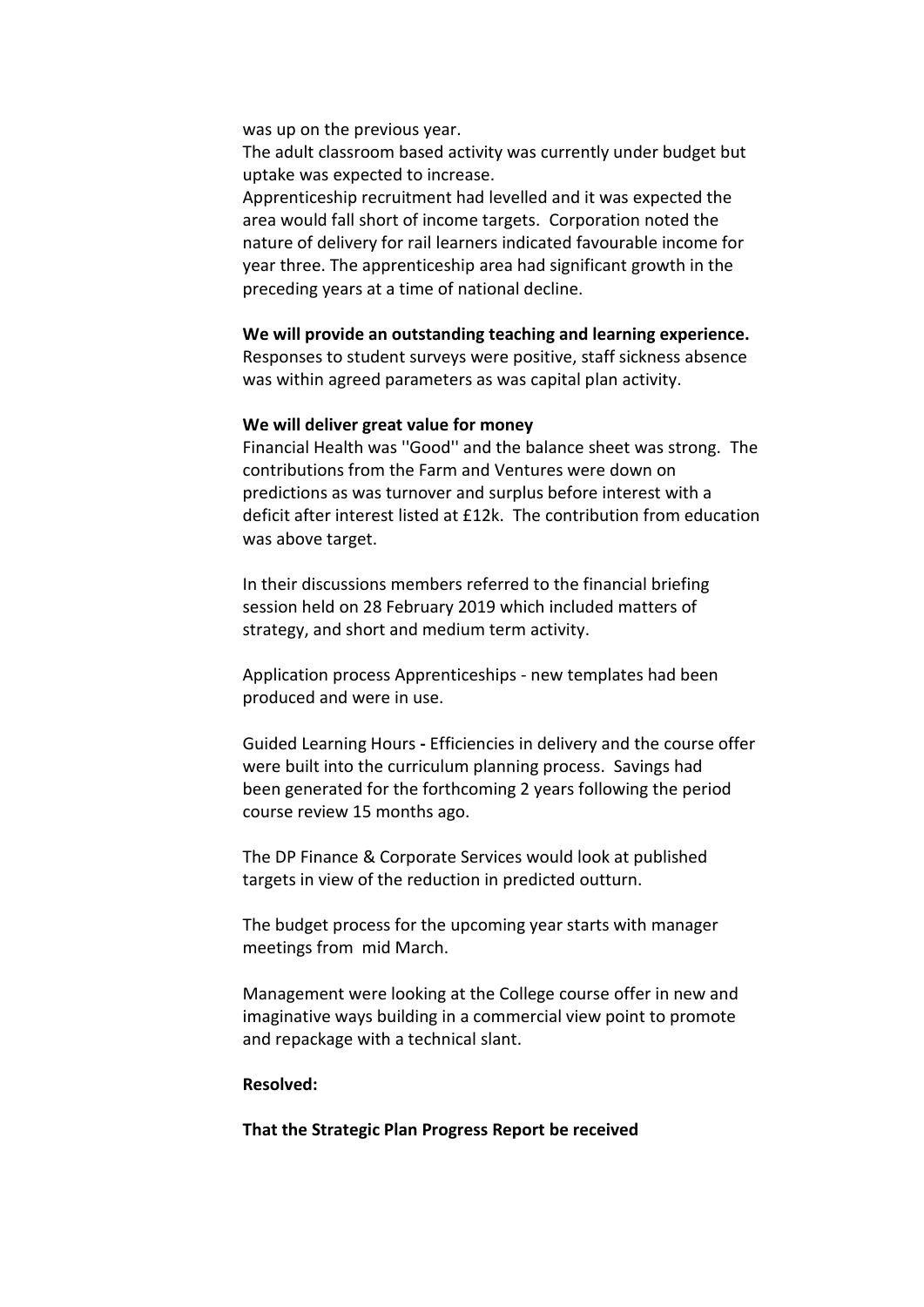### **06.00** *Decision Financial Position Statement for the period ended 31 January 2019*

Members gave consideration to the Financial Position Statement Report to 31 January 2019. The report showed a deficit of 12k against a phased budget surplus of £287k.

The balance sheet remained healthy with a current ratio of 1:1.31 and cash days of 72. Overall income to date was below profile by £559k. Financial Health was graded, 'Good'.

The DP Finance & Corporate Services responded to questions and provided detailed information on the accounts.

The key income variations were due to education income including subcontractors and Apprenticeship & Skills income including subcontractors falling below target by 3.6% and 14.4% and Ventures Income being 4.3% below target.

Members received explanations noting strategies to recruit to the full adult education budget and the issues in pulling in learner support income in respect to high needs funded learners.

Though missing target members noted that apprenticeship income was higher than the previous year and noted the ongoing system development to alleviate difficulties in claiming for English and maths and learning support delivery.

The Ventures income decline was largely due to fewer students choosing residential accommodation due to lower demand for twin bedded rooms.

Interest on investments remained low though marginally higher than the previous year. The report indicated compliance to the Treasury Management Policy.

The cash flow position was following forecast with the balance, at this stage, ahead of the previous year.

The debt repayment ratio was temporarily less than the minimum due to a timing issue and would exceed the minimum over the financial year.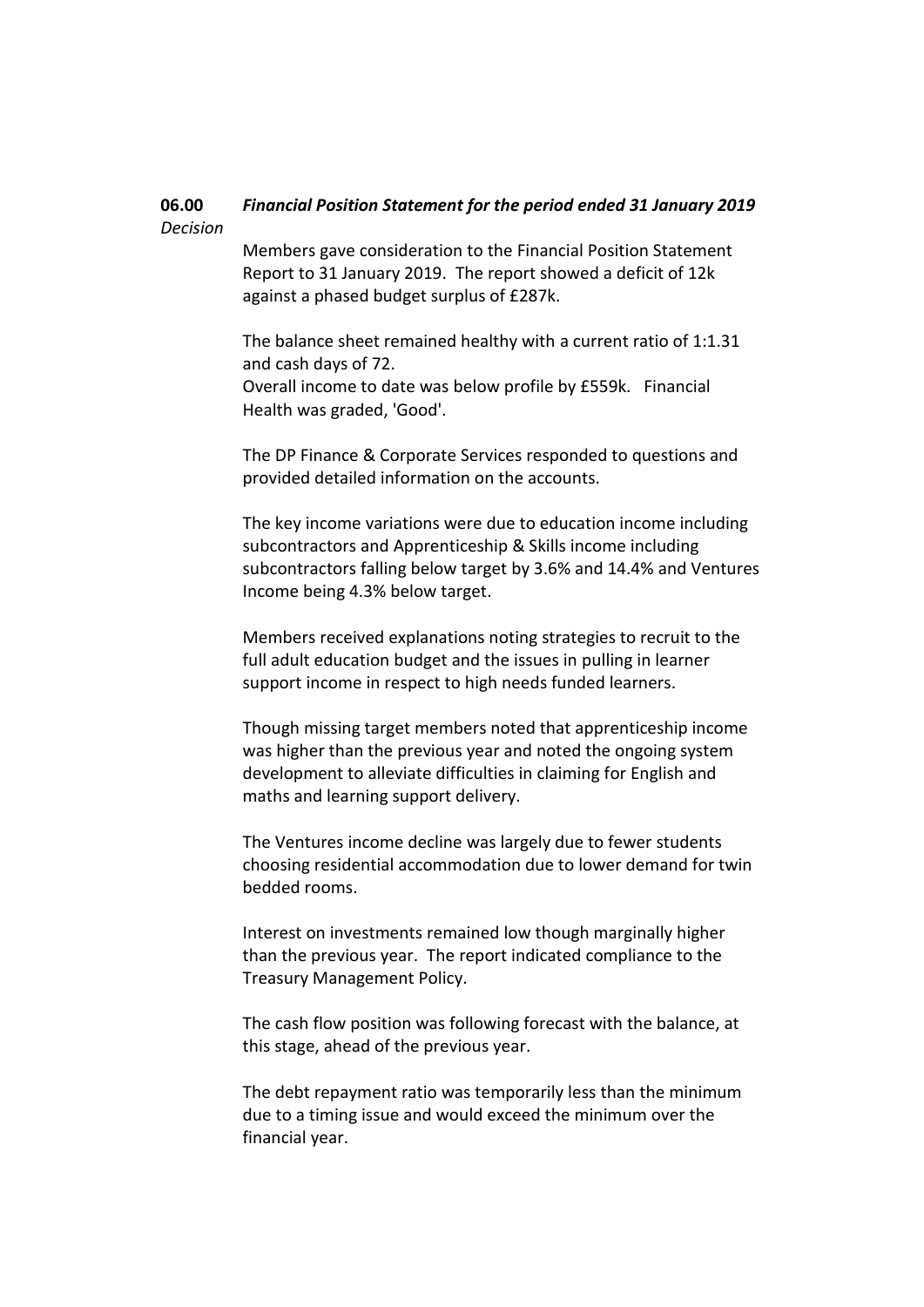Members discussed support costs and received information on the high number of Inclusive Learning staff. It was requested these be separated out as the rise of these costs caused distortion when analysing trends.

As Governors recognised from the Briefing event on 28 February financial performance remained challenging, though the forecast indicated achievement of a small surplus before the non-cash impact of FRS102 pensions.

# **Resolved:**

**That the Financial Position Statement for the period ended 31 January 2019 be received.**

### **07.00** *Decision Myerscough Venture Report for the Period Ended 31 January 2019*

The Committee gave consideration to the Myerscough Ventures report for the period ending 31 January 2019, the Farm Report and Monitoring Plan and the Progress Report to the Lancashire Education Partnership (LEP) regarding the Food Farming Innovation and Technology Centre.

At the end of the period the income contribution from Myerscough Ventures provided a total contribution of £619k, behind profile by 47k. With inclusion of the Farm, which was not part of Ventures, but was routinely reported at this part of the meeting due to elements of commercial activity as well as its purpose as a teaching resource, the total was £531k, 92k below target.

Contributions to overheads were shown after the allocation of the direct costs associated with the activities.

**Equine Operations** - The area was slightly below budget at this stage, though future bookings were strong with expectations for income to rise.

**Sports and Golf Academy** - Performance was ahead of target linked to new initiatives.

**Residential Operations** - Performance was behind target with twin bedded rooms let as single occupancy. Occupancy was at 86% and for Block release accommodation 72%. A five year strategy was being developed to track demand and create planned cycles of capital repair spends.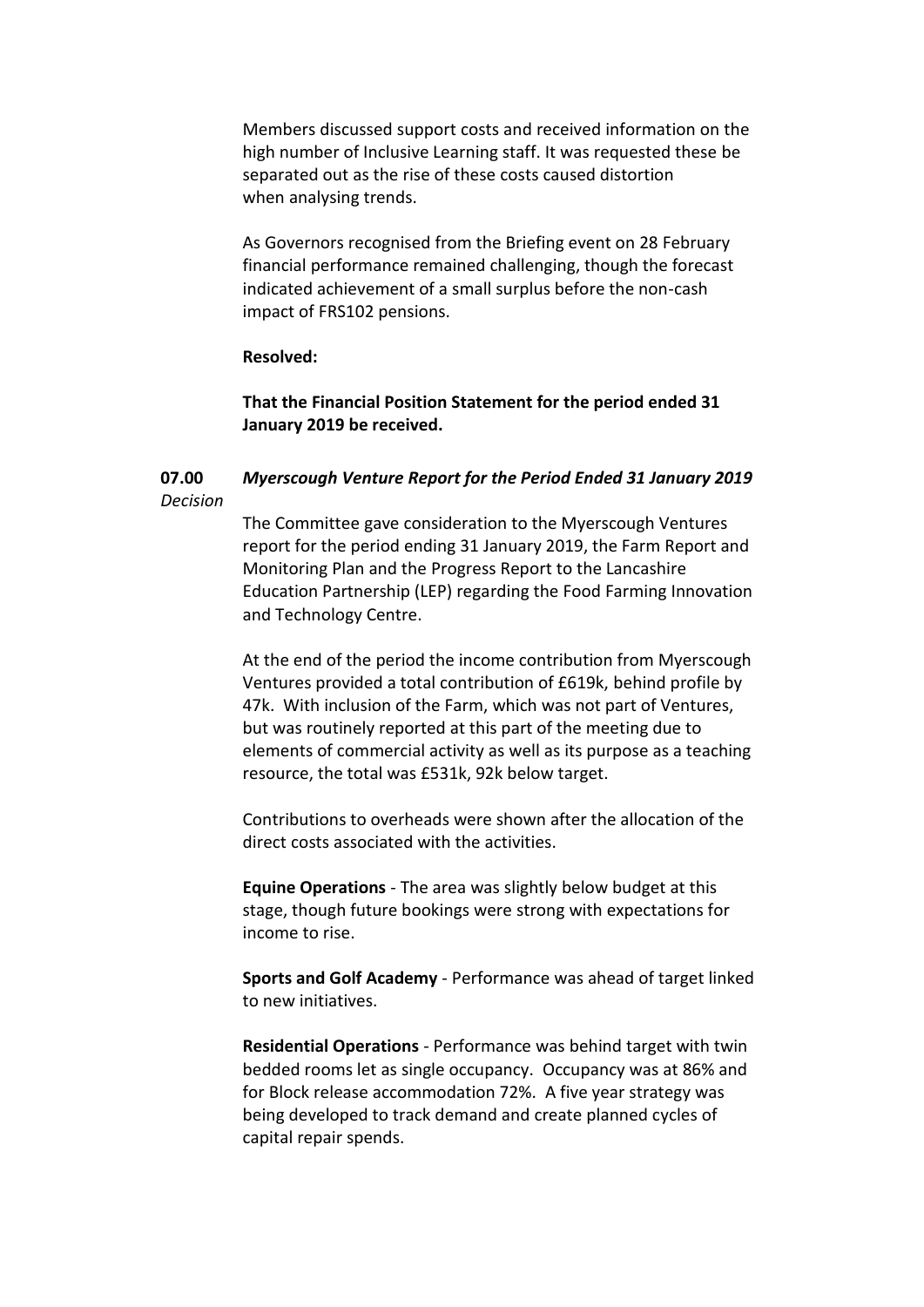**Catering Operations -** Performance was linked to residential occupancy and was below target. In addition, take up of the ESFA funded bursary for free school meals was down in spite of promotion campaigns. The team continued to make efficiencies without compromising quality. Members asked questions around performance at the various outlets and about strategy and initiatives. Poor performance of the Croxteth outlet was noted.

**Horticulture** - The area was performing ahead of target.

**Stumble Inn** - The area was ahead of target largely due to income from external bookings.

**Events -** The area was in-line with budget target and signed contracts to date indicated it would meet profile.

Myerscough Ventures continued to make a positive contribution to the College.

**The Farm Action Plan** provided Members with an insight into the operational management of this teaching resource which also had commercial and reputational aspects. The Farm was currently behind target by 44k.

## **Food Farming Innovation & Technology Centre (FFIT)**

Members noted that direct external income generated in year from the activities at the FFIT was £7,855. In addition, the FFIT continued to be used effectively for curriculum activities, income generating short courses and use for some external partners where College was promoted to key stakeholders. The Report to the LEP indicated progress against target.

# **Resolved:**

- 1. **That the financial performance report on Myerscough Ventures for the period ended 31 January 2018 be received.**
- 2. **That the Farm Action Plan be received.**

### **08.00** *Decision Capital Expenditure Report for the Period Ended 31 January 2019*

Members gave consideration to the Capital Expenditure Report

Total expenditure against the annual budget of £1,566k for 2018 / 2019 amounted to £420k at 31 January 2019.

The Committee noted progress made on the capital projects and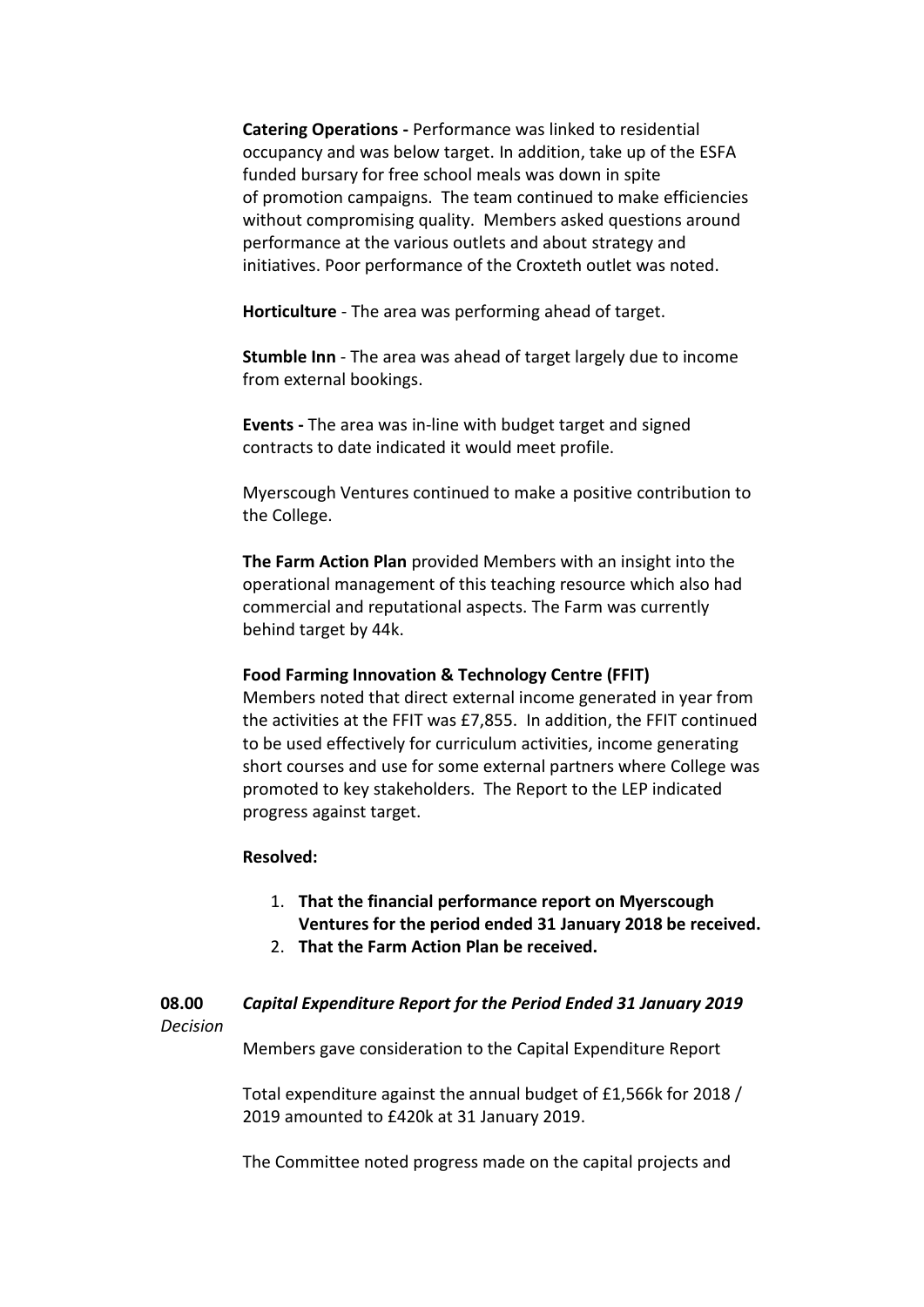that expenditure was within the agreed tolerance.

# **Resolved:**

# **That the report on Capital Expenditure for the period ended 31 January 2019 be received.**

#### **09.00** *Risk Register*

## *Decision*

Finance & Resources Committee gave consideration to the risks relevant to the Committee. Members noted the risk registers were live documents and a standard agenda item at the weekly meeting of the Executive.

A summary showed current residual risk scores and direction of trend from the previous report. Changes in the detailed registers were highlighted.

There were no new risks, three risks had reduced and three risks had increased. The increased risks linked directly to information provided at the Governors financial briefing event in February 2019.

Members discussed the changes and noted the risks linked to key discussions being presented in the various governance papers. The risk register reinforced awareness of matters and provided additional information on how the risks were being managed.

It was agreed that the Augar Review,the review of post 18 education, would be strengthened in the narrative.

Members were appreciative of the additional information examining potential risks of a no deal BREXIT going through on 29 March 2019.

# **Resolved:**

**That the Risk Register Report be received.**

#### **10.00** *Financial Regulations Annual Review*

## *Decision*

The Committee gave consideration to the proposed amendments to the Financial Regulations.

The proposed regulations would require a further review and approval in order to implement the new procurement application software being purchased and implemented later in the year.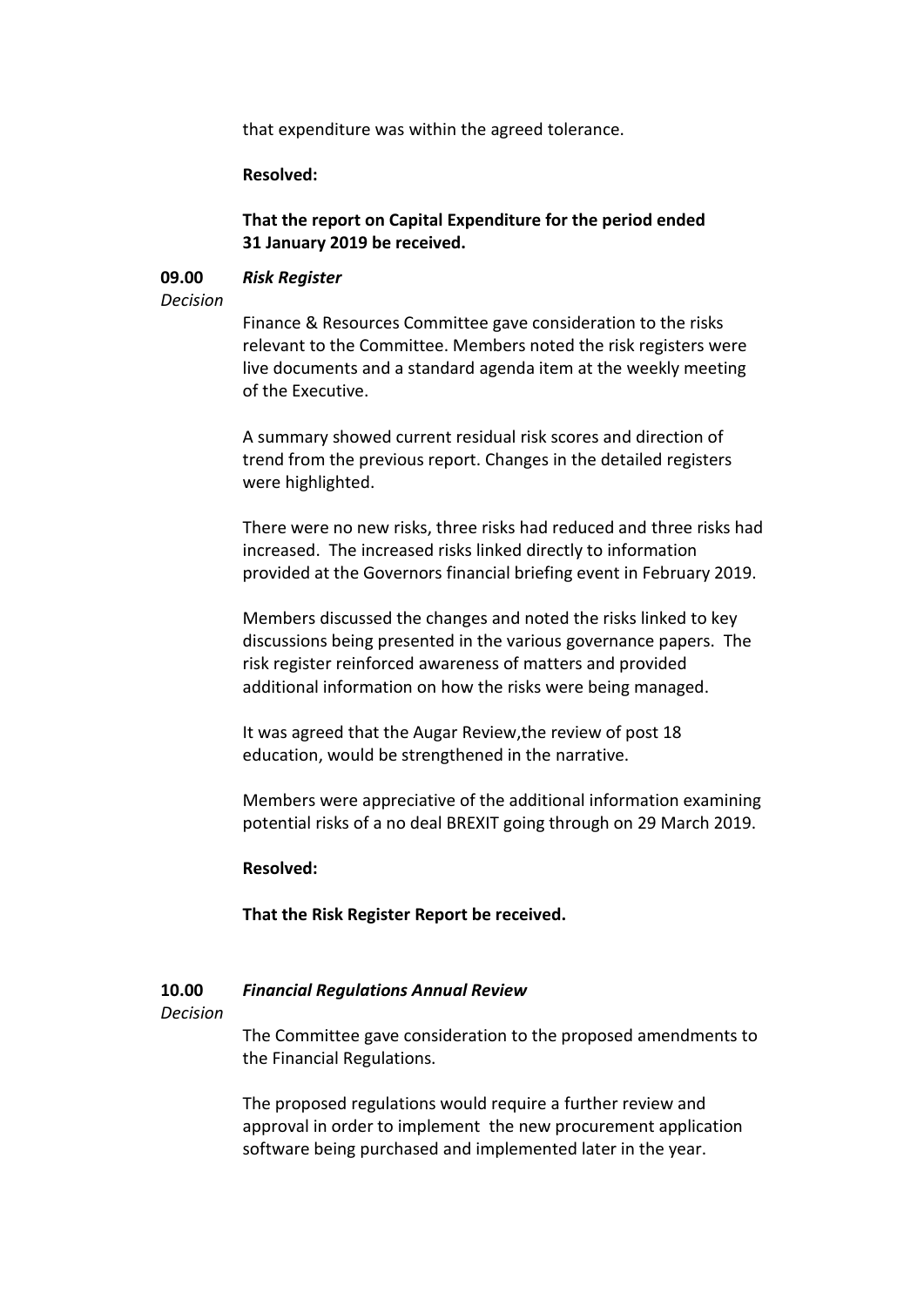Changes to the Financial regulations included:

**Payroll procedures** -Recognition of the Authorisation to Recruit Panel A2R

**Purchasing Processes** - Implementation of proposals following the procurement internal audit. Measures would lead to an increase in circumstances requiring three quotes or formal tender and additional measures in the sign off of all invoices.

Minor changes made related to role titles and referencing.

Members agreed the changes and commented on the considerable work involved around procurement and restructure of the Finance team and processes.

Training to managers and staff would be rolled out and meetings were being held with budget holders. The new regulations would come into effect in the new financial year and after approval by Corporation.

# **Resolved:**

**That the Financial Regulations be commended to Corporation for approval as submitted.**

#### **11.00** *College Funding*

*Decision*

The College receives its funding for its main FE delivery via the Education & Skills Funding Agency (ESFA) for students aged 16-18, apprentices and funded adults.

The ESFA contract allocation for 2019 / 20 provides core funding for 1,636 full time equivalent students at funding of £9,409,504 a reduction in core funding of £488,928 excluding bursaries and High Needs funding.

The figures indicate a marked decrease in Disadvantage Block 2 funding in relation to delivery of English and maths. Investigation revealed an error in the ILR reporting due to complications in the recording of numerical versus alphabetical grades and poorly promoted modifications in the system from the ESFA. It was highly likely that Myerscough was not the only College affected. College had contacted the ESFA and AOC and was appealing that the tuition delivered be incorporated to determine funding. Members noted an excellent Data Manager and ILR Officer in post and made mention of balancing risk as staff efficiencies were made.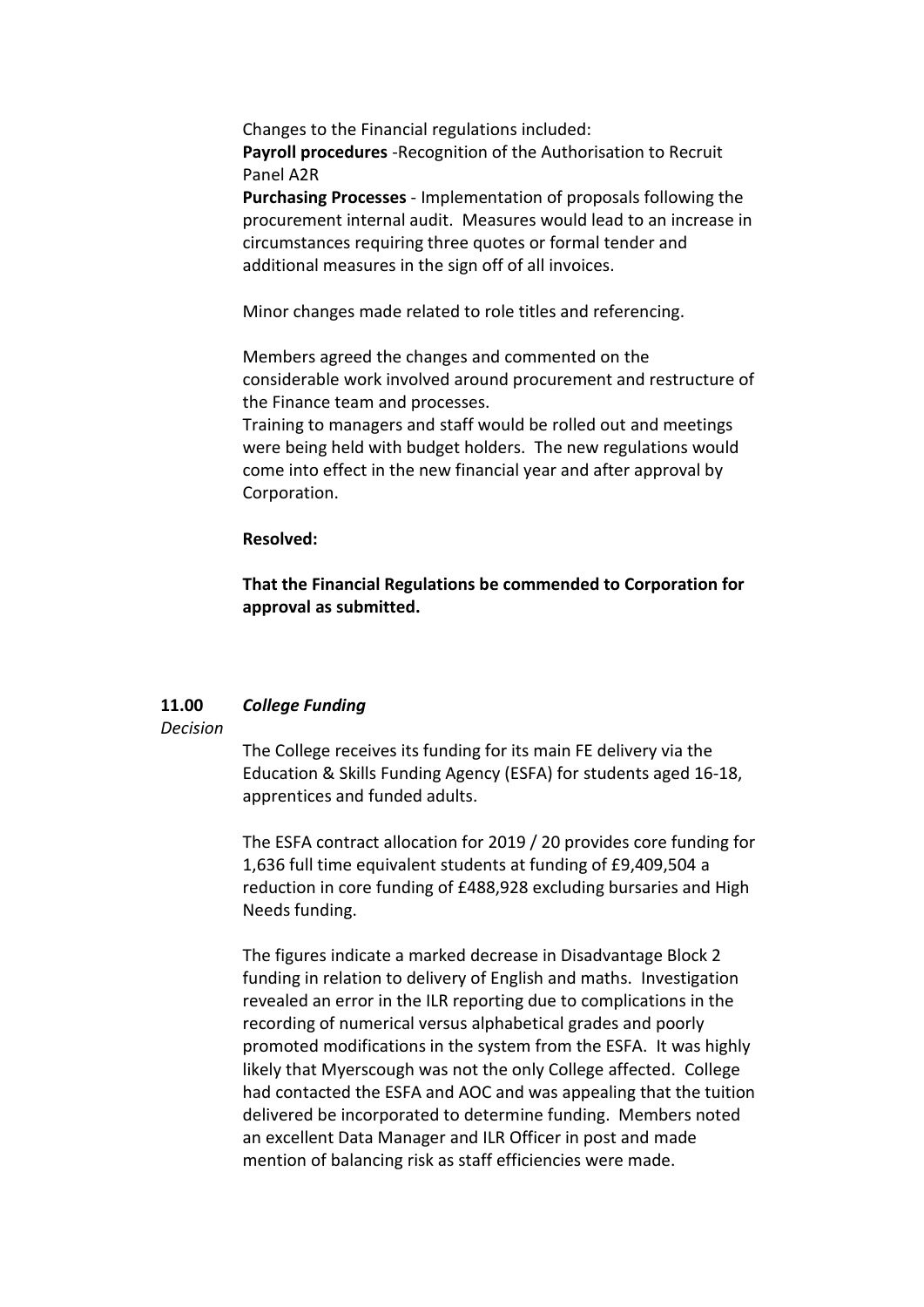High Needs Funding at £1,524,000 was up on the previous year by £377k. This provided an allocation for 254 learners, an increase from the previous year. This was the first year the college would receive funding for all its High Needs Learners which would significantly reduce the huge administrative burden of applying for funds from local authorities at a reduced rate.

Principalship was working on both short and medium term measures to improve efficiency and attract additional students by expanding the curriculum offer.

The ESF bursary allocation rules, once received from the ESFA would inform the Colleges Bursary Policy and Procedure.

## **Resolved:**

**That the College Funding Report be received.**

#### **12.00** *Review of Policies on Sub Contacting*

### *Decision*

The Committee gave consideration to the Sub-contracting Policy and Procedure including the template contract and service level agreement and the Procedure and Sub-Contractor Supply Chain Fees and Charges Policy and Procedure.

The policy aims to ensure all subcontracted provision is managed effectively and efficiently, whilst maintaining a focus on quality. The College recognises that effective subcontract arrangements provide communities with added value, whilst strengthening the College offer and widening impact.

Roles and responsibilities for the College and subcontractors are clearly defined and all subcontractors are required to agree and sign both a contract and service level Agreement

In compliance with ESFA funding rules the policy is reviewed each year by the Board.

Members noted the policy had been amended in section 2, specifically the updated title for Equality, Diversity and Inclusion Policy. There was an addition of four documents that were requested and considered prior to appointing subcontractors being Self-Assessment Report & Quality Improvement Plan, Sustainability /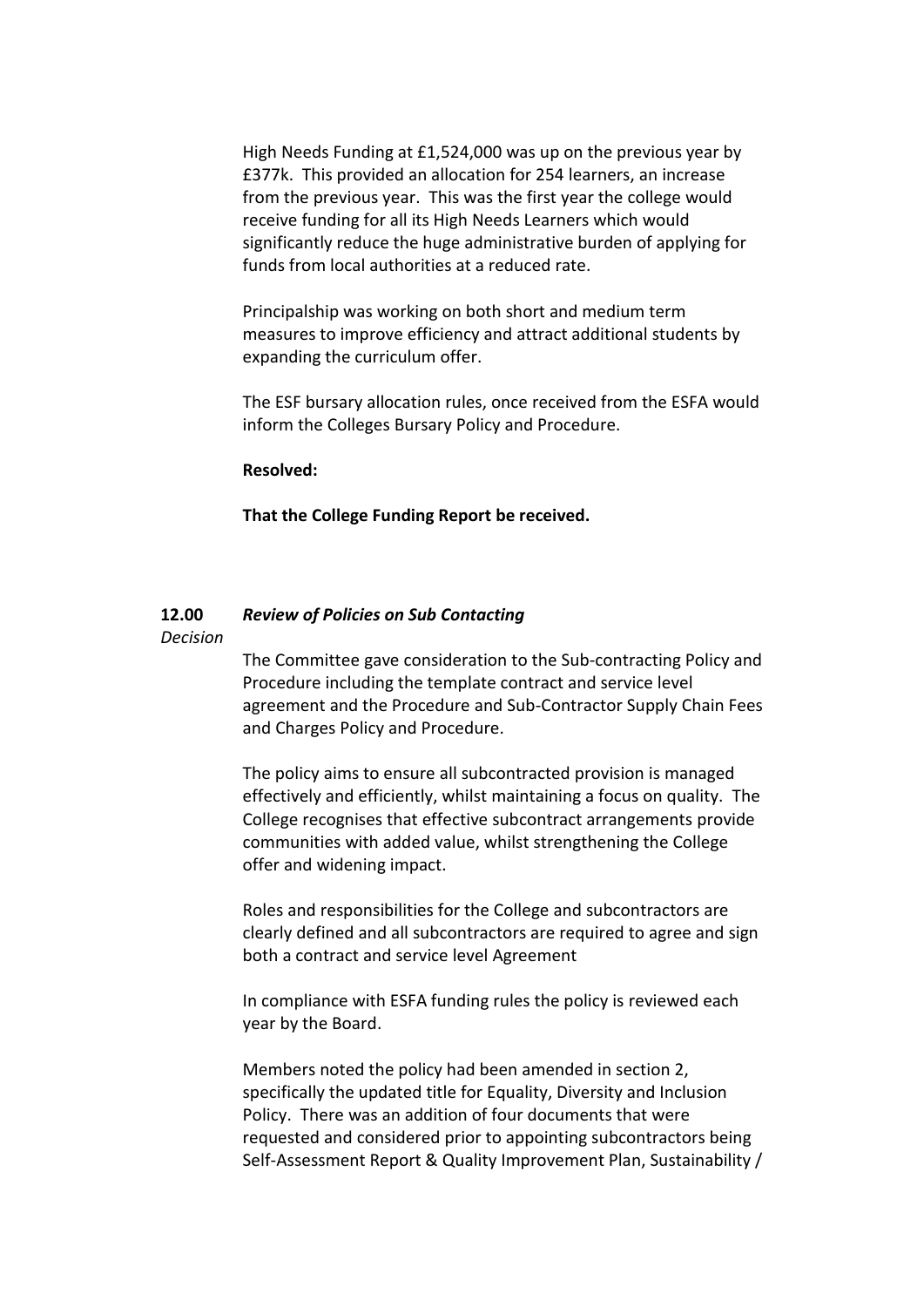Environmental Policy, Document Retention Policy, and Privacy notice.

There had been changes made to ensure compliance with the General Data Protection Regulations. The requirements were reflected in additions to the contract which mirrored the ESFA funding rules and recognised joint data controller responsibilities between Myerscough College and the ESFA.

Other additions included clarification over VAT and strengthening of termination rights.

Members sought clarity on the process of signing contracts and were satisfied with responses.

## **Resolved:**

**That the Policies on subcontracting and associated documents be commended to Corporation for approval as submitted.**

#### **13.00** *Decision Human Resources Report for the Period Ended 31 January 2019*

Finance & Resources Committee gave consideration to the Human Resources Report for the period ended 31 January 2019.

Overall staff turnover at 17.15% was in-line with the national average and had decreased from the last quarter. Management was the only category that had not decreased.

The Stability Index, which relates to leavers with long service had improved to 72.23%. The general benchmark is quoted as being in the region of 75% to 85%.

Level of pay continue to be a key reason in staff leaving employment at the College.

The HR team continue to advise line managers and compliance test.

# **Resolved:**

**That the Human Resources Report be received.**